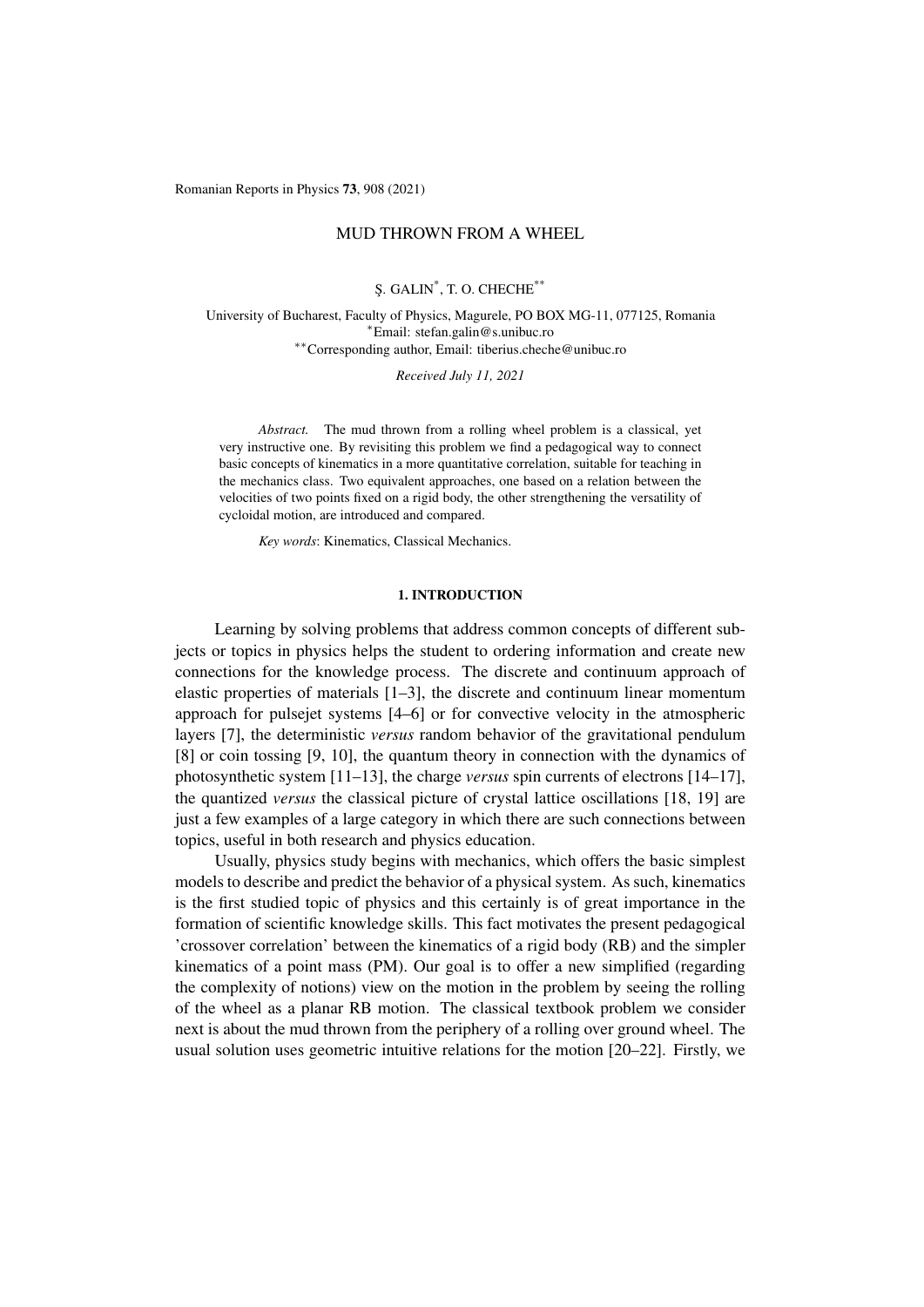present a solution based on the kinematic equations of a RB, which introduces a more general treatment than that intuitive one used in [\[20–](#page-7-3)[22\]](#page-7-4). Secondly, by identifying the motion on the rim of a wheel as a cycloidal motion, we provide the solution based on the PM kinematics on a cycloid.

The problem we are going to discuss in this work is as follows: 'A wheel of radius R is rolling over level ground at a constant speed  $v_C$ , without slipping. A piece of mud (PM) breaks loose from the rim of the wheel. What is the greatest height  $h_{max}$ , above the ground that a piece of mud can reach?'

The paper is structured as follows. In Sec. [2](#page-1-0) the kinematics parameters (position and velocity) of a geometrical point located on the rim of a rolling wheel seen as a RB and the cycloidal trajectory curve described by the same geometrical point are presented. Then, the ballistic motion (without drag) of PM after its detachment from the wheel is discussed starting with the position and velocity obtained from the two approaches. In Sec. [3](#page-6-11) we conclude our work.

# 2. KINEMATICS OF THE MOTION

<span id="page-1-0"></span>The simplified model suggested by the text of the problem stated in Introduction is taken into account to describe the motion of the PM detaching from the rolling wheel. The strategy is to compare the PM speed field for two scenarios, one instant, when PM belongs to the rolling wheel seen as a RB, and the other one, when PM is tracked in its motion on the cycloid described by the rim (of the wheel).

# 2.1. ROLLING WHEEL AS A RIGID BODY

<span id="page-1-2"></span>In the kinematics of RB, the velocity of two points *P* and *I* of the body *at a moment*, relative to a fixed system of reference (SR), is given by Euler's formula [\[23\]](#page-7-5)

$$
\mathbf{v}_{\mathbf{P}} = \mathbf{v}_{\mathbf{I}} + \boldsymbol{\omega} \times \mathbf{r}_{\mathbf{IP}},\tag{1}
$$

where  $\mathbf{v}_P, \mathbf{v}_I, \boldsymbol{\omega}, \mathbf{r}_{IP}$  are the velocities, angular velocity of the rotating SR rigidly attached to the RB and the position vector of *P* relative to *I*, respectively. For given velocities  $v_P$  and  $\omega$ , Euler's formula states the existence of a point that does not necessarily belong to the RB that has zero velocity. This point is called the instantaneous center of rotation (ICR).

In our problem the wheel is rolling without slipping on the horizontal ground and, in this case, the speed of the center *C* of the wheel,  $v_C$ , according to the notations from Fig. 1, is related to the angular velocity of the wheel by the relation

<span id="page-1-1"></span>
$$
v_C = |\mathbf{v_C}| = R\dot{\theta} = -R\omega.
$$
 (2)

Indeed, the relation between the unit vectors  $\mathbf{i}' \mathbf{j}'$  of  $x'y'$  and  $\mathbf{i}, \mathbf{j}$  of xy, by using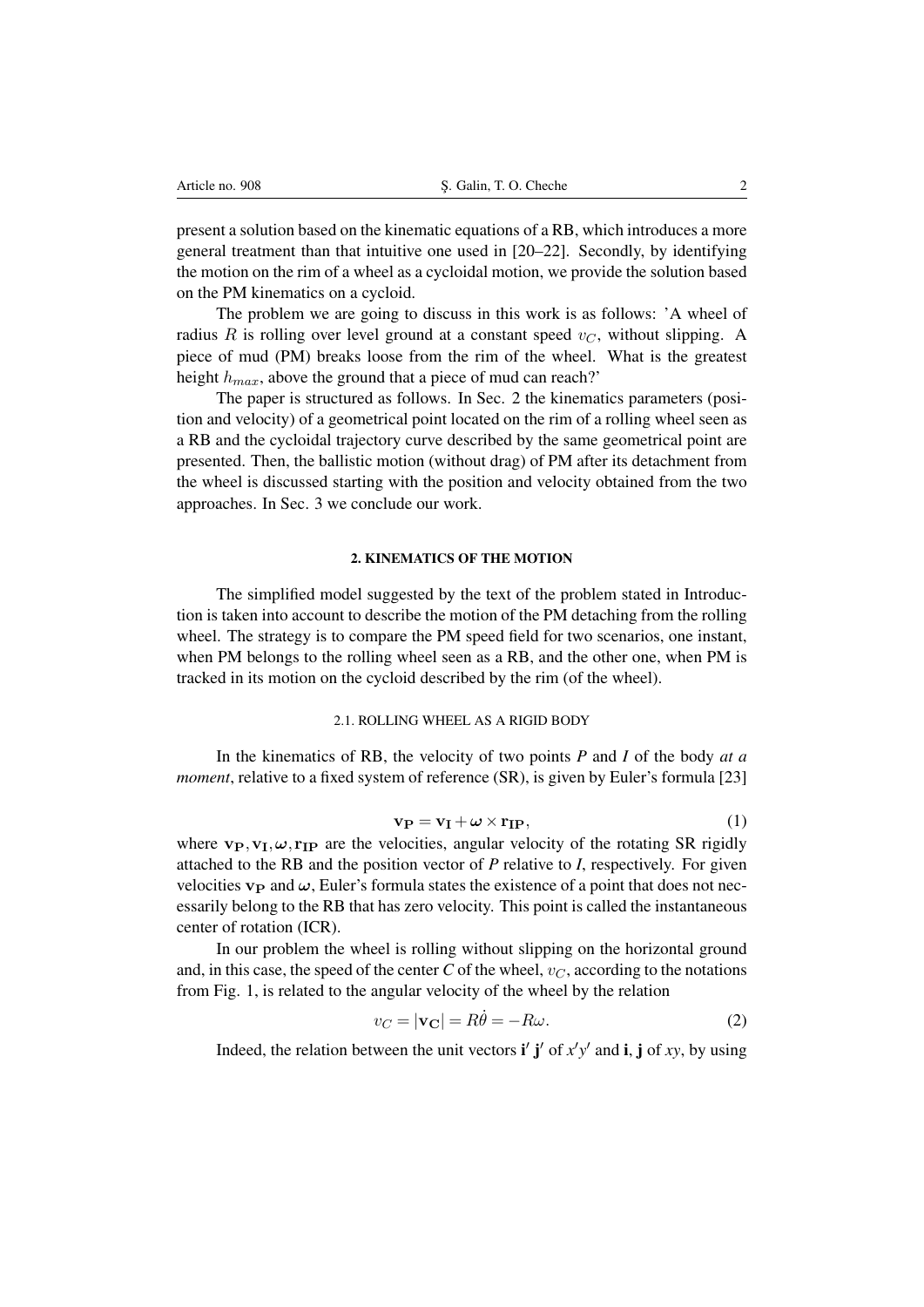the rotation matrix (or instructively, geometrical considerations), is (see Fig. [1\)](#page-2-0):

<span id="page-2-1"></span>
$$
\begin{pmatrix} \mathbf{i}' \\ \mathbf{j}' \end{pmatrix} = \begin{pmatrix} \cos \theta & -\sin \theta \\ \sin \theta & \cos \theta \end{pmatrix} \begin{pmatrix} \mathbf{i} \\ \mathbf{j} \end{pmatrix},
$$
(3)

where **i**, **j** and **i'**, **j'** are the unit vectors of *xy* and  $x'y'$ , respectively. In Fig. [1,](#page-2-0) the position of *P* is defined by the angle between *CP* and *y* axis, the angle  $\theta$  (or equivalently by the angle between *CP* and *x* axis,  $\theta + \frac{\pi}{2}$  $\frac{\pi}{2}$  in this case) measured in the counterclockwise direction. The time derivative of  $(3)$  for i' or j' gives the desired result. For example, (a)  $\mathbf{i}' = -\dot{\theta}(\sin \theta \mathbf{i} + \cos \theta \mathbf{j}) = -\dot{\theta} \mathbf{j}'$ . From the definition of the angular velocity  $\omega$  as the time derivative of a vector of RB having constant magnitude, we can write  $\mathbf{i}' = \boldsymbol{\omega} \times \mathbf{i}'$  and consequently (b)  $\mathbf{i}' = \boldsymbol{\omega} \mathbf{k}' \times \mathbf{j}'$ . By comparing (a) and (b) we obtain indeed  $\omega = -\dot{\theta}$ . As  $\theta$  increases in time,  $\omega$  is negative and [\(2\)](#page-1-1) is valid.



Fig. 1 – (Color online) Rolling without sliding wheel as a planar RB.

By taking *I* identical with ICR, *instantaneously I* becomes the origin of a fixed  $xy$  SR, and we can write the components of the position vector  $r_{IP}$  and velocity  $v_{P}$ of *P* on the rim of the wheel relative to this fixed SR as follows:

<span id="page-2-2"></span><span id="page-2-0"></span>
$$
x_p = -R\sin\theta,
$$
  
\n
$$
y_p = R(1 - \cos\theta),
$$
\n(4)

and from  $\mathbf{v}_P = \boldsymbol{\omega} \times \mathbf{r}_{IP} = \boldsymbol{\omega} \mathbf{k} \times (x_P \mathbf{i} + y_P \mathbf{j}) = \boldsymbol{\omega} (x_P \mathbf{j} - y_P \mathbf{i}),$ 

<span id="page-2-3"></span>
$$
v_{Px} = v_C(1 - \cos\theta),
$$
  
\n
$$
v_{Py} = v_C \sin\theta,
$$
\n(5)

with  $v_{Px}$  always positive.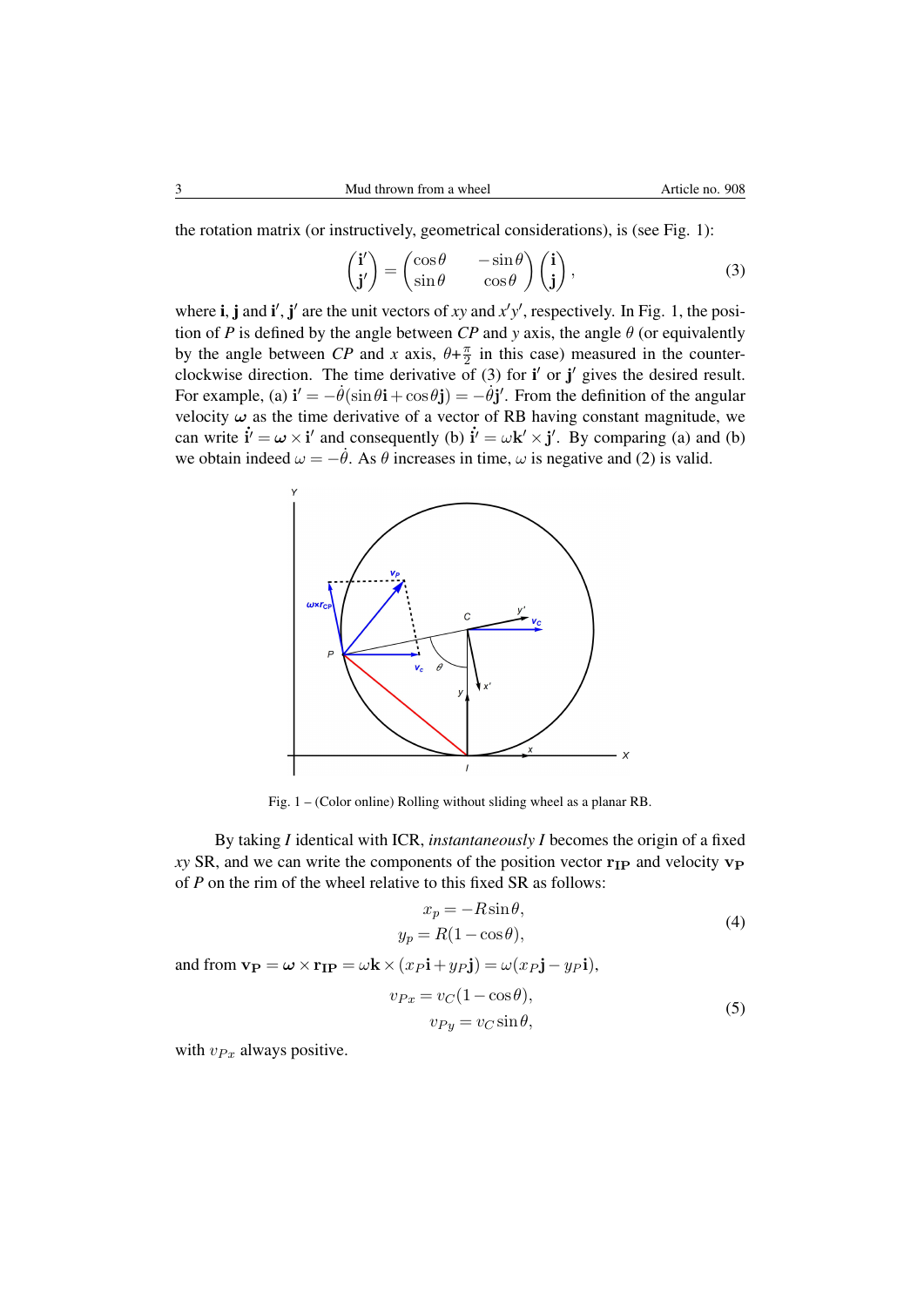As shown in Fig. [1,](#page-2-0) by adapting [\(1\)](#page-1-2) we also can write  $\mathbf{v_C} = \boldsymbol{\omega} \times \mathbf{r_{IC}}$  and  $v_P = v_C + \omega \times r_{CP}$ , hence  $v_P = \omega \times (r_{IC} + r_{CP}) = \omega \times r_{IP}$ , which is the same above expression of  $v_P$ . It is also instructive to mention that the time derivative of Cartesian coordinates from Eqs. [\(4\)](#page-2-2) does not generate the velocity components from Eqs. [\(5\)](#page-2-3). We should keep in mind that *xy* is an instantaneous fixed SR and that *I*, in our problem (without slipping), moves relatively to the ground with the velocity of center *C*. Regarding the ballistic motion, PM detaches from the wheel in *P* and the parabola relative to *xy* written as a function of the detaching angle  $\theta$  and the coordinates  $x_P$ ,  $y_P$  of *P* is

<span id="page-3-1"></span>
$$
y(x,\theta) = y_P \theta + (x - x_P \theta) \frac{v_{Py}\theta}{v_{Px}\theta} - \frac{g(x - x_P \theta)^2}{2v_{Px}^2 \theta}.
$$
 (6)

#### 2.2. CYCLOIDAL MOTION

A change of coordinates from *xy* to *XY* by the relations

<span id="page-3-2"></span>
$$
x = X - R\theta,
$$
  
\n
$$
y = Y,
$$
\n(7)

also transforms Eq. [\(4\)](#page-2-2) to

<span id="page-3-0"></span>
$$
x_P = X_P - R\theta,
$$
  
\n
$$
y_P = Y_P,
$$
\n(8)

and we can write

$$
X_P = R(\theta - \sin \theta),
$$
  
\n
$$
Y_P = R(1 - \cos \theta).
$$
\n(9)

According to Eqs. [\(9\)](#page-3-0), *P* describes a cycloidal in *XY* (see Fig. [2\)](#page-4-0). Next, instead of translating with respect to ICR (the point *I*) the origin of *X* by  $-R\theta$  (for each value of  $\theta$ ) we fix the origin of *XY* with respect to the ground and use Eqs. [\(9\)](#page-3-0) for the coordinates of *P*.

Moreover, the time derivative relative to *XY* (fixed SR) of Eqs. [\(9\)](#page-3-0) results in the velocity components

$$
V_{PX} = \dot{X}_P = R\dot{\theta}(1 - \cos\theta),
$$
  
\n
$$
V_{PY} = \dot{Y}_P = R\dot{\theta}\sin\theta,
$$

and by taking  $R\dot{\theta} = v_C$  (see Eq. [\(2\)](#page-1-1)) we obtain PM has the same expression of velocity in *xy* and *XY*

<span id="page-3-3"></span>
$$
V_{PX} = v_{Px} = v_C(1 - \cos\theta),
$$
  
\n
$$
V_{PY} = v_{Py} = v_C \sin\theta.
$$
\n(10)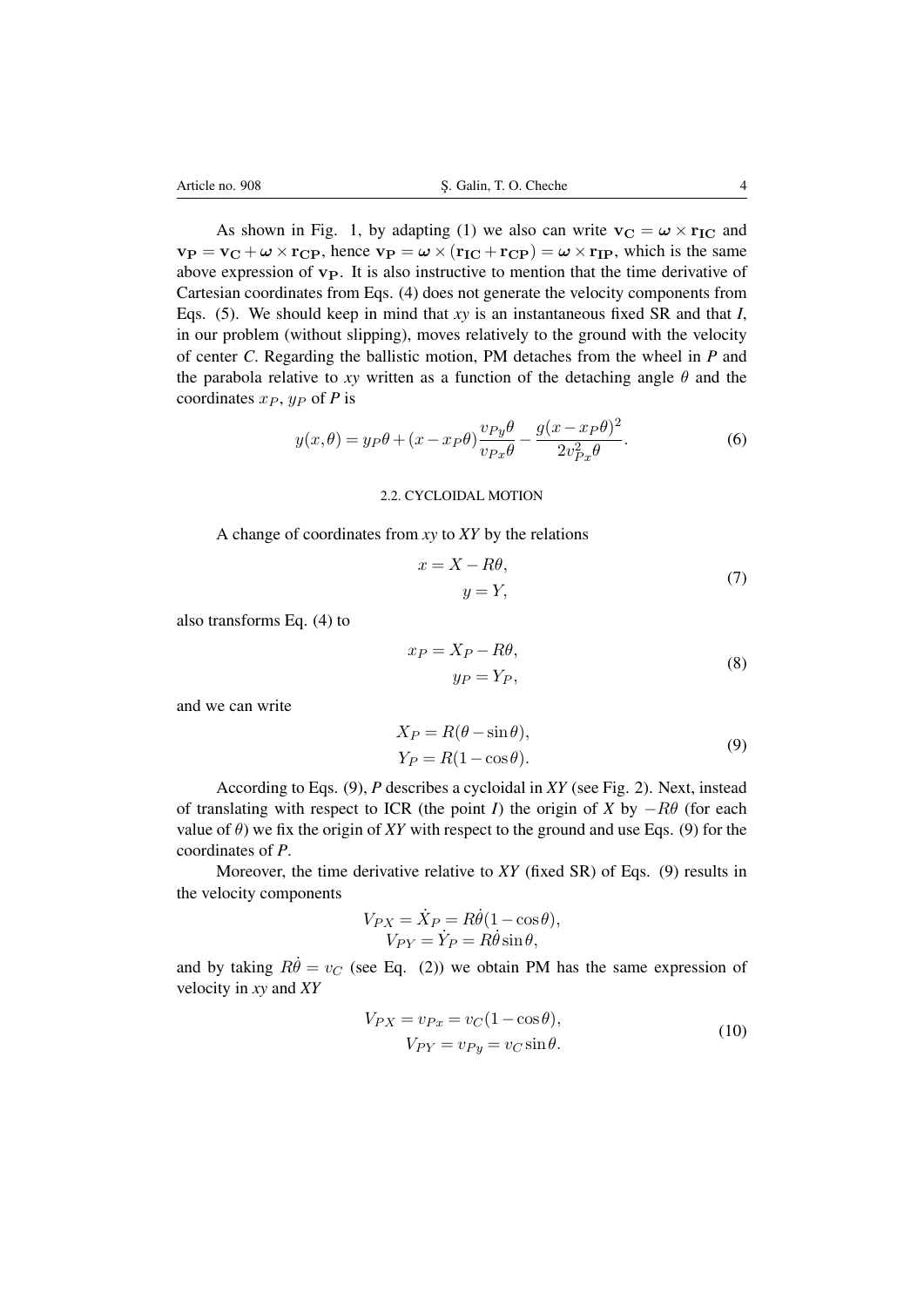

<span id="page-4-0"></span>Fig. 2 – (Color online) Cycloidal motion of *P*.

In other words, in *xy* SR the velocities of any *P* at a moment are given by Eq. [\(5\)](#page-2-3) by choosing its corresponding angle  $\theta$ , while in *XY* the velocities of *P* are obtained by following the angle  $\theta$  on the cycloid that starts at  $\theta = 0$  and is described by the wheel having the velocity  $v<sub>C</sub>$  of the center. Thus the comparison of the two velocity fields mentioned at the beginning of Sec. 2 (the second phrase) is done.

The next task is to obtain the ballistic trajectory of the PM in *XY*. This is easily done either with Eq. [\(6\)](#page-3-1) by using the transformation from Eq. [\(7\)](#page-3-2) or by writing the ballistic parabola with the initial conditions from Eqs. [\(9\)](#page-3-0). Thus one obtains

$$
Y(X,\theta) = Y_P(\theta) + (X - X_P(\theta)) \frac{v_{PY}(\theta)}{v_{PX}(\theta)} - \frac{g(X - X_P(\theta))^2}{2v_{PX}^2(\theta)}.
$$
 (11)

### <span id="page-4-1"></span>2.3. BALLISTIC MOTION OF PM

The question of the problem can easily be answered by either using the velocity or trajectory expressions we obtained (Eqs.  $(6)$ ,  $(10)$  or  $(11)$ ). With less (however elementary) calculus the height *P* reaches can be calculated from the kinematics of motion in the vertical direction as

<span id="page-4-2"></span>
$$
y_m(\theta) = \frac{v_{Py}^2(\theta)}{2g} + y_P(\theta),\tag{12}
$$

where we considered the notations from the motion in *xy* SR. The maximum value of  $y_m(\theta)$  that we denote by  $h_{max}$  (as mentioned) is obtained for a certain angle that we denote by  $\theta_m$ . This angle  $\theta_m$  is obtained with the extremum of  $y_m\theta$  from Eq. [\(12\)](#page-4-2). Thus from the solution of  $\frac{d(y_m(\theta))}{d\theta} = 0$  emerges as  $cos\theta_m = -\frac{R_g}{v_c^2}$  $rac{Rg}{v_C^2}$  and

$$
h_{max} = y_m(\theta_m) = R + \frac{R^2 g}{2v_C^2} + \frac{v_C^2}{2g},\tag{13}
$$

which recovers the result from Refs. [\[20–](#page-7-3)[22\]](#page-7-4).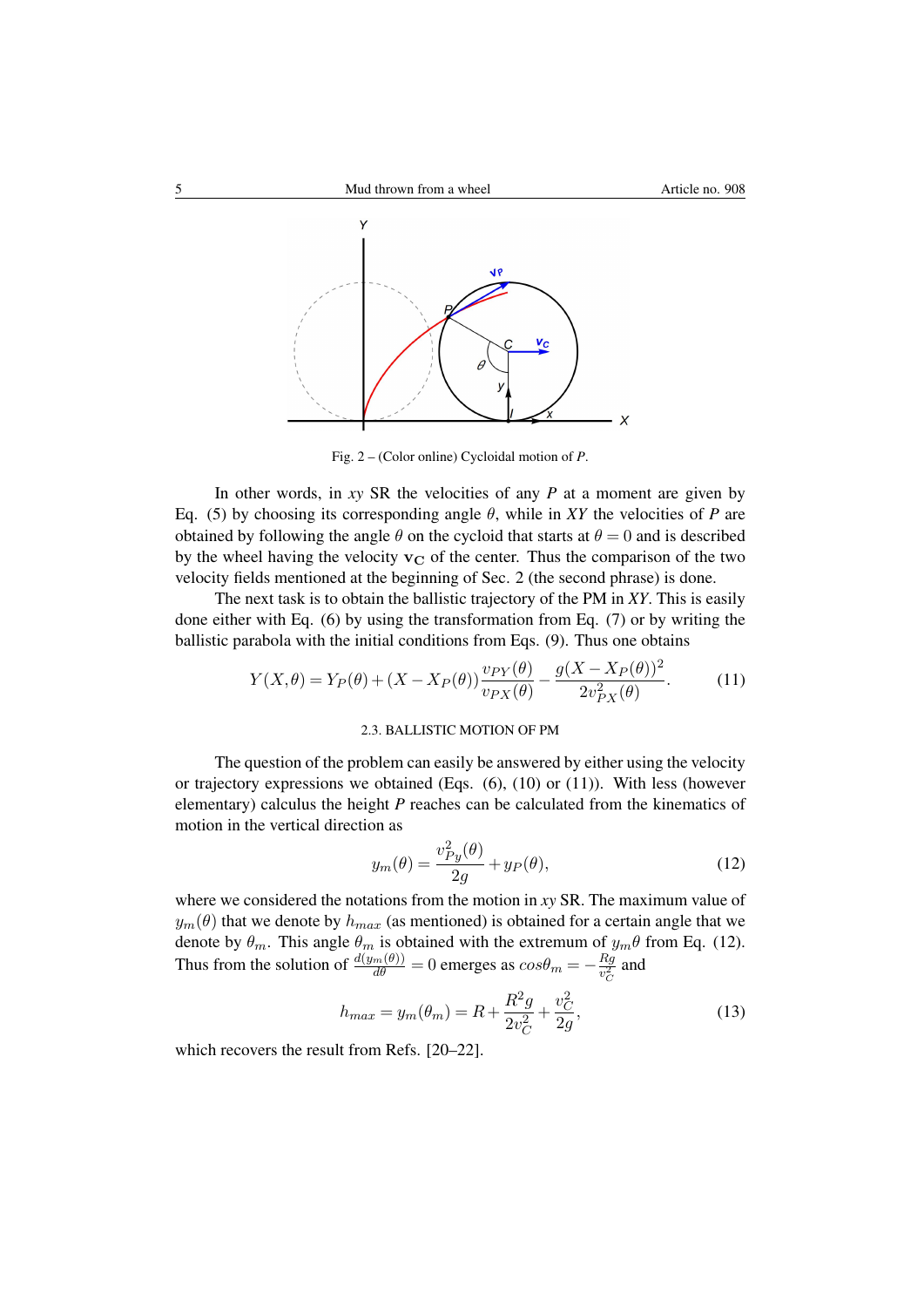Next, to provide a more intuitive image of the motion, we present some relevant graphs. In Fig. [3](#page-5-0) several parabolas of PM are obtained for different detaching angles  $\theta$  and the same velocity of the center of the wheel. Figure 3(b) shows the maximum height parabola obtained for the detaching angle  $\theta_m$ .



<span id="page-5-0"></span>Fig. 3 – (Color online) The ballistic trajectory (green color) and the cylocid (red color) for the motion of PM detaching from the wheel at different angles. The parameters of motion are as follows:  $v_0 = 6$  $\frac{m}{s}$ ,  $g = 1 \frac{m}{s^2}$ ,  $R = 10$  m; for these values  $\theta_m = 1.852$  rad.

In Fig. [4](#page-6-12) the motion of PM and the wheel positions are represented. The black and red dots showing the positions of PM and the center of the wheel, respectively, have a left to right dot to dot correspondence along the  $X$  axis.

Using Mathematica software, we also created an animation of the PM motion on the cycloid, on the rim of the wheel, and along the ballistic parabola; the param-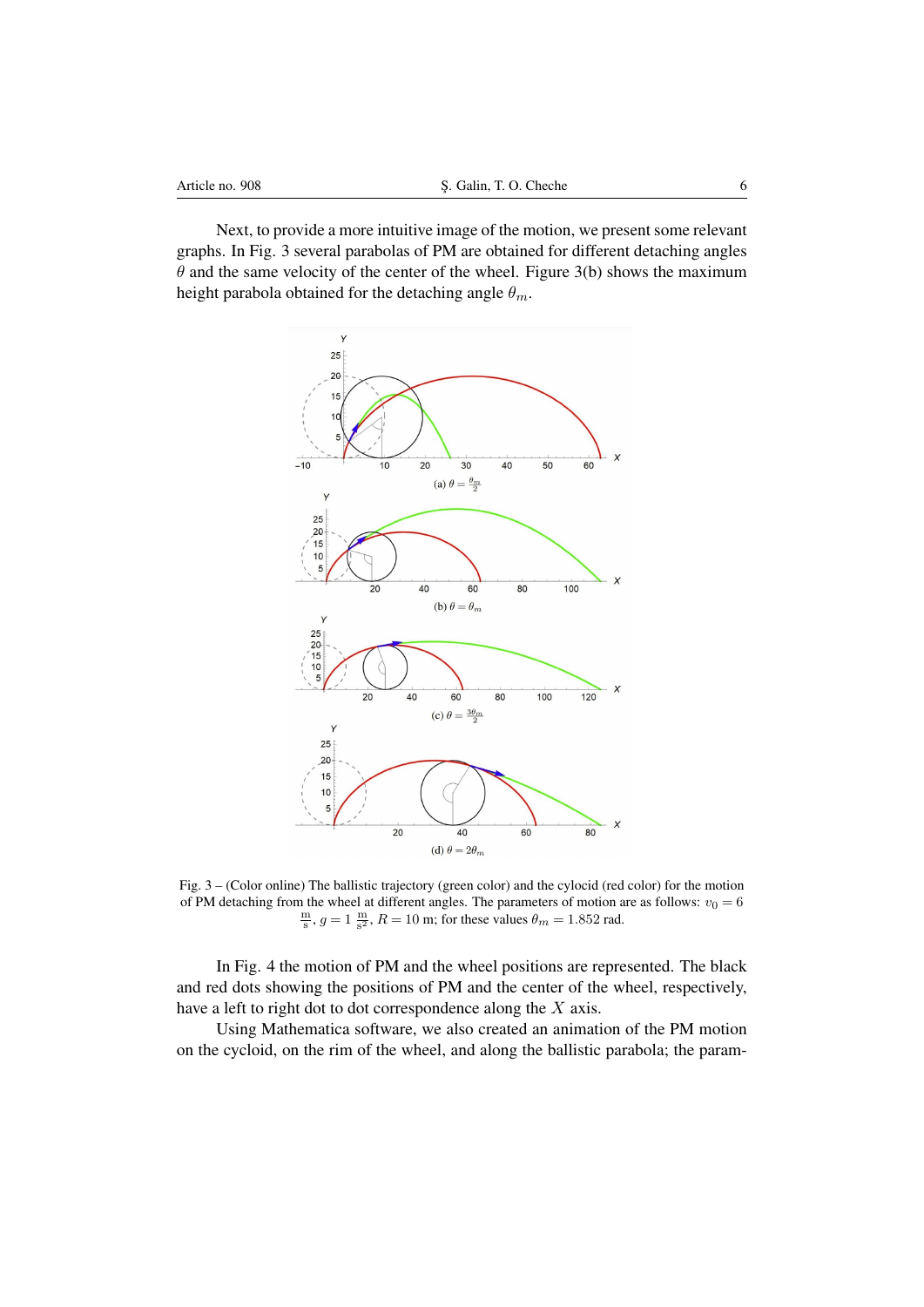

Fig. 4 – (Color online) The ballistic trajectory (green color and black points) and the wheel center (red points) after detaching of *P*. Detaching of *P* takes place at the black dot with the smallest value of *x* coordinate (the leftmost black point), which corresponds to  $\theta_m$ . The parameters of motion are the same as in Fig. [3.](#page-5-0)

eters can be changed by the user when accessing https://github.com/SG-722/Mudthrown-from-a-wheel.git.

### <span id="page-6-12"></span>3. CONCLUSIONS

<span id="page-6-11"></span>In the present work, we described two different methods, one based on the kinematic of the RB , the other on the kinematics of one particle approach, besides to the textbook one, to solve a simple, instructive problem. Thus we could correlate the field velocities of a moving point in two inertial SRs.

With the aim of giving a better understanding of the physical phenomena, we created an animation that illustrates the evolution in time of the PM, before and after it detaches from the moving wheel.

### **REFERENCES**

- <span id="page-6-0"></span>1. H. Davies, J. Appl. Phys. 84, 1358 (1998).
- 2. T.O. Cheche and Y.-C. Chang, J. Appl. Phys. 104, 083524 (2008).
- <span id="page-6-1"></span>3. T.O. Cheche and Y.-C. Chang, J. Phys. Chem. A 122(51), 9910–9921 (2018).
- <span id="page-6-2"></span>4. W. Johnson, P.D. Soden, and E.R. Trueman, J. Exp. Biol. 56, 155 (1972).
- 5. T.O. Cheche, Eur. J. Phys. 38(3), 025001 (2017).
- <span id="page-6-3"></span>6. M. Dolineanu and T.O. Cheche, Rom. Rep. Phys. 71, 903 (2019).
- <span id="page-6-4"></span>7. C.V. Vraciu, Rom. Rep. Phys. 73, 704 (2021).
- <span id="page-6-5"></span>8. S. Micluta-Campeanu and T.O. Cheche, Nonlinear Dyn. 89, 81 (2017).
- <span id="page-6-6"></span>9. R.C. Stefan and T.O. Cheche, Rom. Rep. Phys. 69, 904 (2017).
- <span id="page-6-7"></span>10. A. Craciun and T.O. Cheche, Rom. Rep. Phys. 72, 106 (2020).
- <span id="page-6-8"></span>11. V. Nagarajan, W.W. Parson, D. Davies, and C.C. Schenk, Biochemie 32, 12324 (1993).
- 12. T.O. Cheche and S.H. Lin, Phys. Rev. E 64, 061103 (2001).
- <span id="page-6-9"></span>13. T.O. Cheche, M. Hayashi, and S.H. Lin, J. Chin. Chem. Soc. 47, 729–739 (2013).
- <span id="page-6-10"></span>14. S. Murakami, N. Nagaosa, and S. C. Zhang, Science 301, 1348 (2003).
- 15. T.O. Cheche, Phys. Rev. B 73, 113301 (2006).
- 16. T.O. Cheche and E. Barna, Appl. Phys. Lett. 89, 042116 (2006).